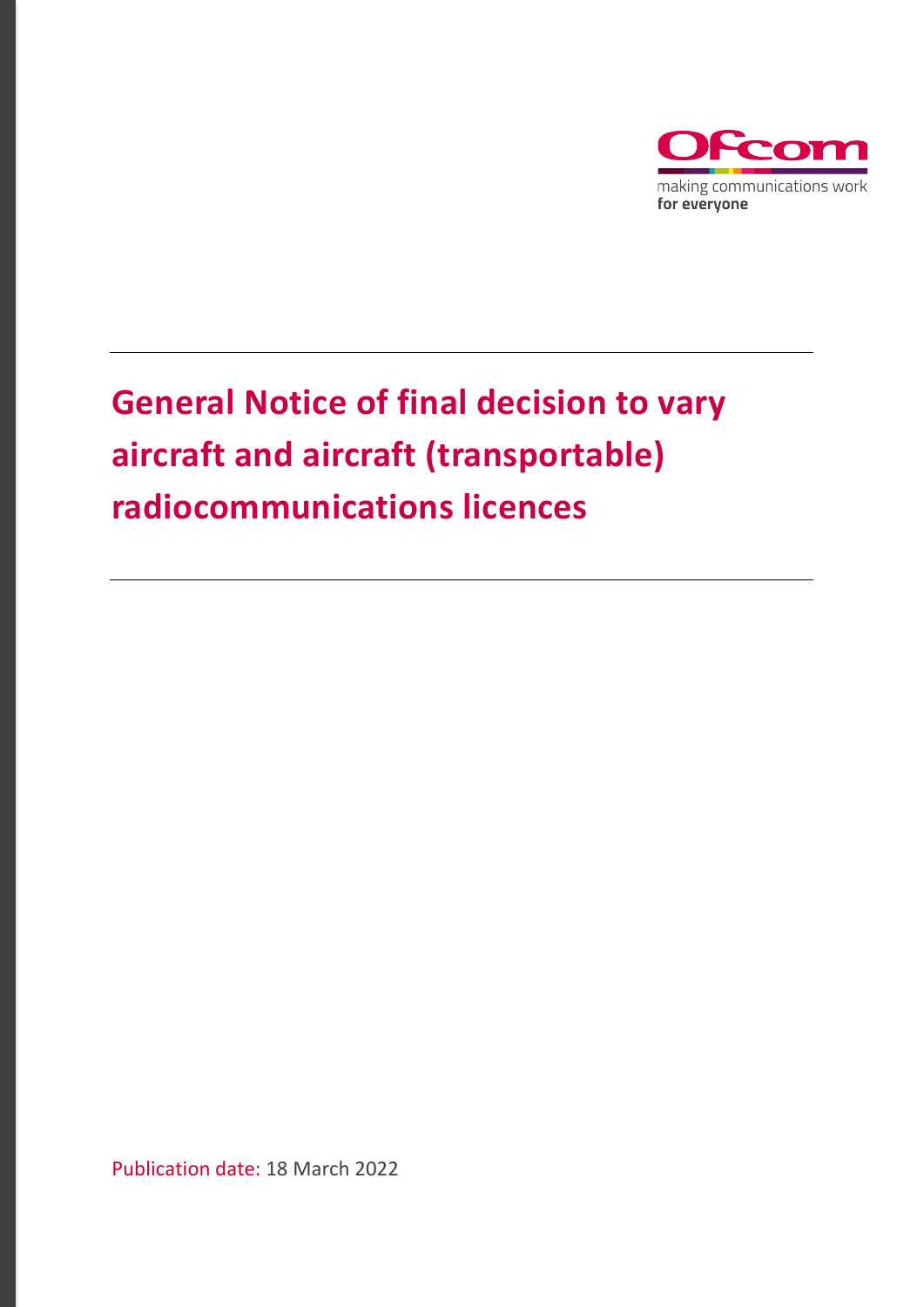# 1. General Notice of final decision to vary aircraft and aircraft (transportable) radiocommunications licences

- 1.1 Ofcom issues aircraft licences to allow the use of radio equipment on aircraft. Ofcom also issues aircraft (transportable) licences, which allow the use of hand-held portable radios on any aircraft, as well as the use of electronic conspicuity devices $1$  on piloted aircraft or unmanned aerial vehicles.
- 1.2 On 17 January 2022, we notified licensees of a proposal to vary all aircraft and aircraft [\(transportable\) radiocommunications licences](https://www.ofcom.org.uk/__data/assets/pdf_file/0022/230647/general-notice-aircraft-licences.pdf) to update and simplify the licensing documentation that Ofcom issues. This document sets out our final decision relating to that proposal. It contains important information and licensees should read it carefully.

#### **What we have decided – in brief**

We have decided to proceed with our proposal and vary all aircraft and aircraft (transportable) licences to make the following key changes:

- Remove standard terms and conditions from the main licence document and instead refer to the [Wireless Telegraphy Licence Conditions Booklet OfW 597](https://www.ofcom.org.uk/__data/assets/pdf_file/0016/214117/emf-glc-licence-conditions-booklet.pdf) (' WT Licence Conditions Booklet'), a booklet of standard terms of conditions available on our website.
- Include all terms and conditions which apply to specific types of aircraft equipment in the schedule of the licence document.
- Ensure all licence terms and conditions are clear and up to date.
- Simplify the type of information we hold on licensees.

Alongside this decision, we have published on our website:

- an updated version of the [aircraft licence document;](https://www.ofcom.org.uk/__data/assets/pdf_file/0023/230648/sample-licence-aircraft.pdf)
- an updated version of the [aircraft \(transportable\) licence document;](https://www.ofcom.org.uk/__data/assets/pdf_file/0024/230649/sample-licence-aircraft-transportable.pdf) and
- an updated version of the [WT Licence Conditions Booklet.](https://www.ofcom.org.uk/__data/assets/pdf_file/0016/214117/emf-glc-licence-conditions-booklet.pdf)
- 1.3 We will shortly be writing to affected licensees to provide them with their new licence document.
- 1.4 In this document, we set out the background to our final decision, why we have made this decision and what this means for affected licensees.

<span id="page-1-0"></span> $1$  This is an umbrella term for a range of technologies that can help users to be more aware of other aircraft in the same airspace.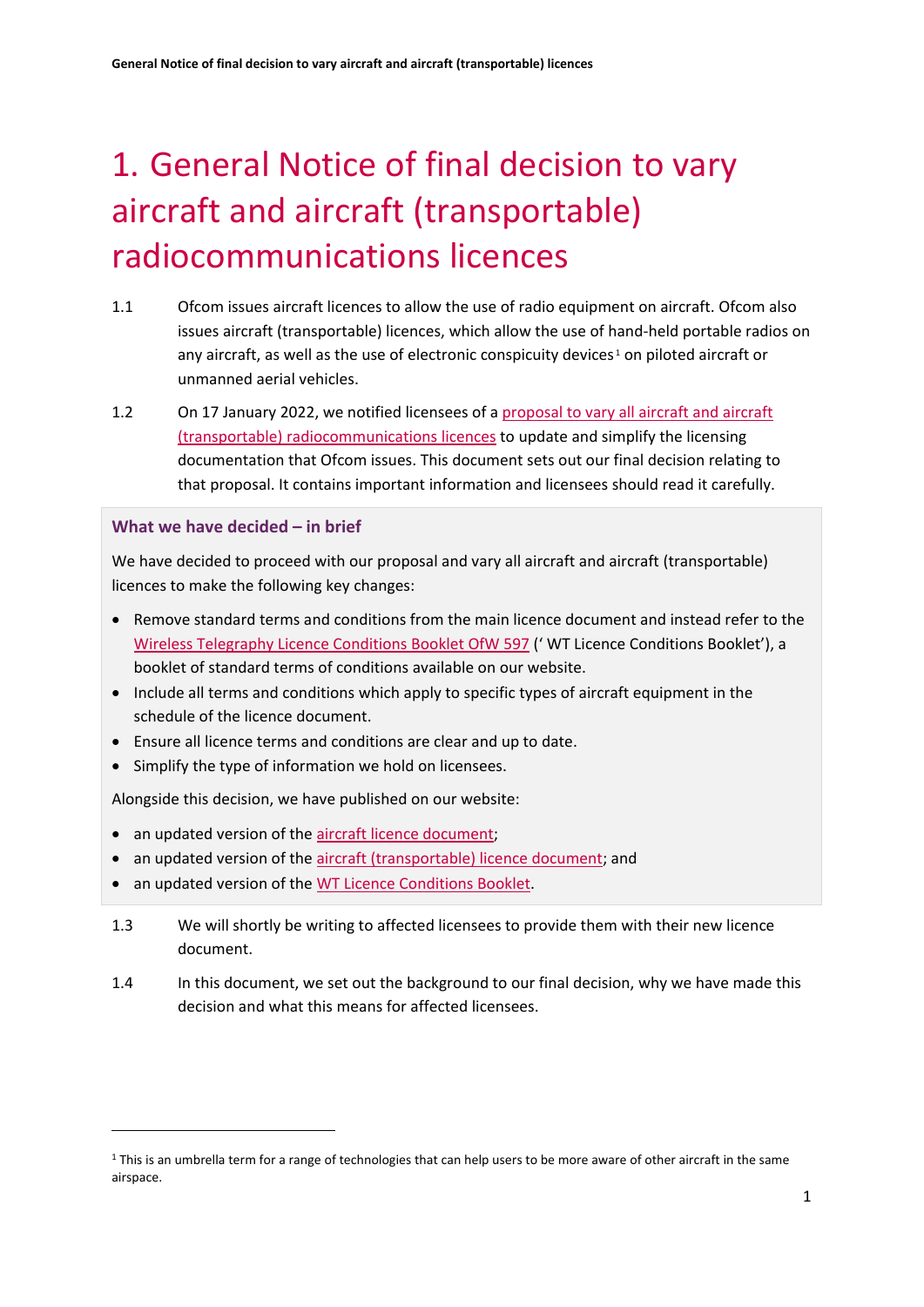# **Our proposal**

- 1.5 Before we vary licences, we are required by law to first notify licensees of our proposal. We did this by publishing a [General Notice](https://www.ofcom.org.uk/aircraft-variation) on our website on 17 January 2022 (our 'January Proposal').
- 1.6 Our January Proposal explained our proposal to make some changes to aircraft and aircraft (transportable) licences to improve the way we deliver these licences. We explained that the changes would make the licensing documentation more meaningful and easier to understand as well as streamline our licensing processes so that licences are easier to manage in the future.
- 1.7 We explained we were proposing to make the following key changes:
	- a) update and align the structure and content in current licences with the style and standard terms and conditions applicable to other licence types; and
	- b) update and simplify the information we hold on aircraft and radio equipment in our licensing database.
- 1.8 We explained that to deliver these improvements, we would need to make administrative changes to licences but would not be changing the substance of the terms and conditions or licence fees. We also explained that if licensees were complying with all the current terms and conditions of their licence, then they would also comply with all the new terms and conditions.

### **Summary of our proposed changes**

1.9 Section 2 of our January Proposal set out the proposed changes in more detail, listed individually as proposals A to I. These changes were summarised as follows in paragraphs 2.8 – 2.11 of the January Proposal:

#### **Update and align the licences with other licences Ofcom issues**

- 1.10 We proposed the following changes for both aircraft and aircraft (transportable) licences:
	- **Proposal A**: Align standard terms and conditions, which are applicable to most other licence types, with the WT Licence Conditions Booklet and remove them from the aircraft and aircraft (transportable) licence documents.
	- **Proposal B:** Update and clarify standard terms and conditions in the licence document that are specific to aircraft and aircraft (transportable) licences.
	- **Proposal C:** Simplify text in the licence document on when licence fees are due to align it with other licence types.

#### **Update and simplify the terms and conditions for some equipment types**

- 1.11 We proposed the following changes for aircraft licences only:
	- **Proposal D:** Amend how the terms and conditions for certain equipment are set out in the licence by including them all in the schedule of the licence.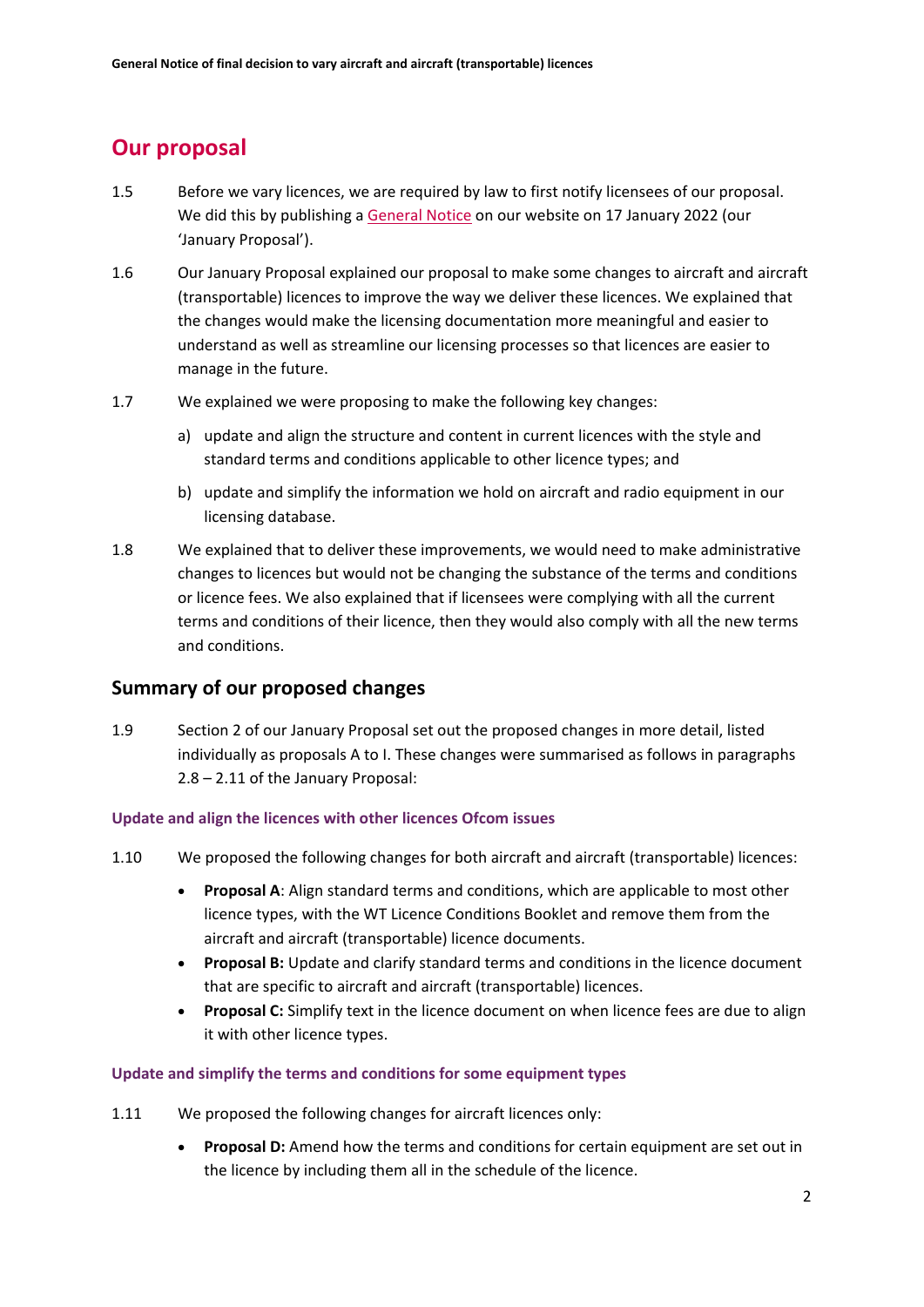• **Proposal E:** Remove references to certain European Union (EU) Decisions and Directives that are no longer applicable to licensees and update the table of frequency bands licensees can use to operate Wireless Access System (WAS) or WiFi equipment.

#### **Update and simplify the type of information we display on licences**

- 1.12 We proposed the following changes for both aircraft and aircraft (transportable) licences:
	- **Proposal F:** Remove the Ofcom internal product codes and instead state the 'Product' name as aircraft or aircraft (transportable).
- 1.13 We proposed the following changes for aircraft licences only:
	- **Proposal G:** State the aircraft make and model details in the licence separately, as recorded in the individual aircraft registries and International Civil Aviation Organisation (ICAO) database.
	- **Proposal H:** Simplify how equipment types are presented by converting the description of radio equipment to a generic name for that equipment type.
	- **Proposal I:** For gliders, we proposed to include the registration number in the licence document.
- 1.14 Annexes 1 and 2 of our January Proposal set out how the text in aircraft and aircraft (transportable) licences would change if we decided to proceed with our proposed changes.

### **Variation process**

- 1.15 Our January Proposal explained the licence variation process, including how licensees could make representations or provide comments to Ofcom in response to our proposal.
- 1.16 We also published on our website various questions and answers to help licensees understand the changes we were proposing.
- 1.17 Licensees had until 20 February 2022 to provide any representations to Ofcom.

# **Summary of representations**

- 1.18 Overall, the January Proposal was positively received by several stakeholder groups and no objections were raised in relation to any of the proposed changes.
- 1.19 One individual expressed concern that they may have to carry a 13-page licence document on their aircraft and queried which parts of the licence need to be available in hard copy on an aircraft for an inspection.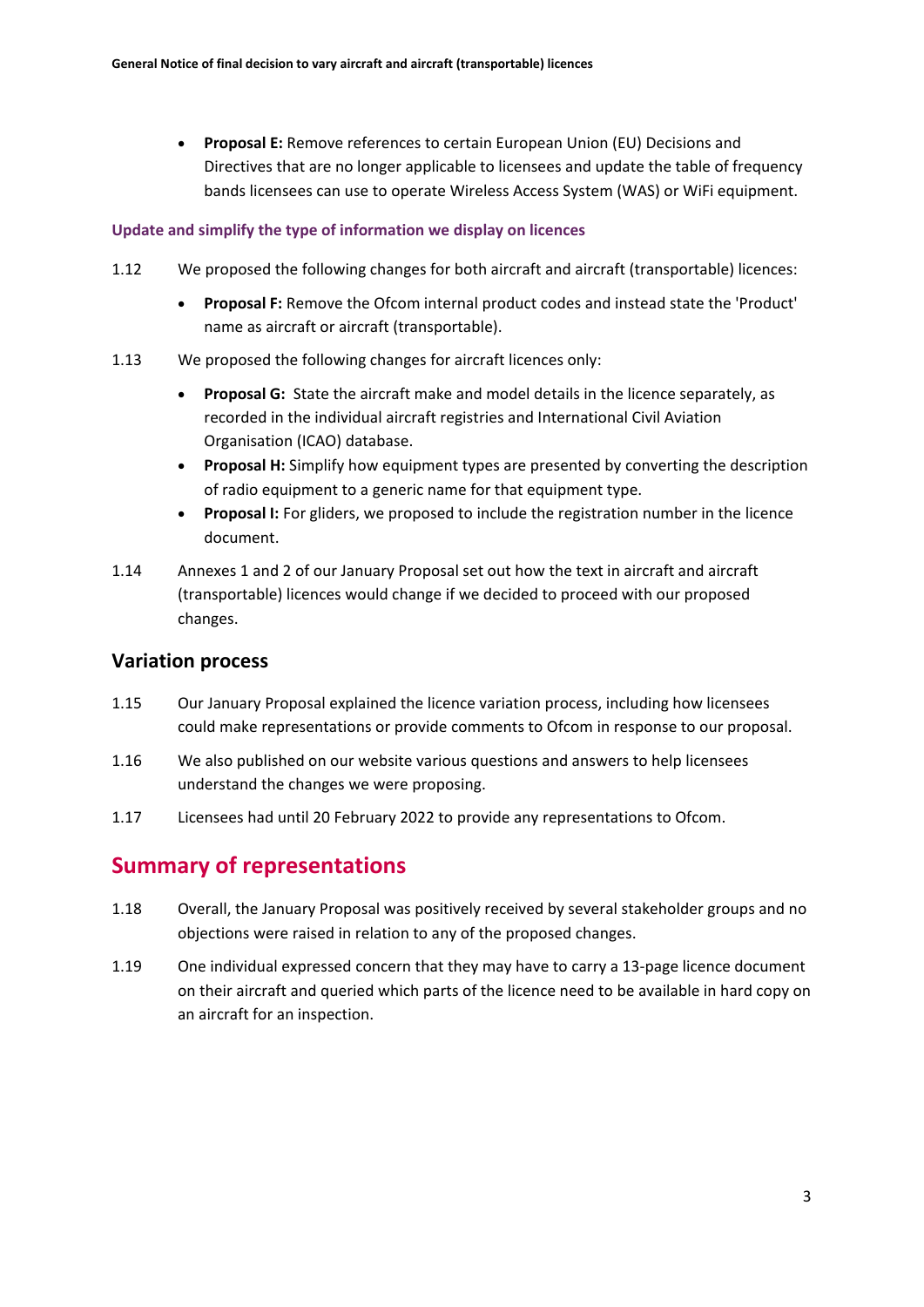#### **Our response**

- 1.20 In the January Proposal (Proposal A)<sup>2</sup>, we explained that we were proposing to change the structure of the licence so that, going forward, the licence consists of the following two parts:
	- a) **the licence document:** This includes information specific to a licensee or specific to aircraft and aircraft (transportable) licensees. The length of this document now depends on the number of equipment types a licensee is allowed to use and whether those equipment types are subject to additional terms and conditions (see Proposal D). For many existing licensees, this document will only be 3 pages long. For licensees that select all equipment types subject to additional terms and conditions, the document will be 13 pages long.
	- b) **the WT Licence Conditions Booklet:** This includes the standard terms and conditions applicable to the installation and use of many licence types that Ofcom issues including all aircraft and aircraft (transportable) licences. These standard terms and conditions are available on our website via [Wireless Telegraphy Licence Conditions Booklet OfW](https://www.ofcom.org.uk/__data/assets/pdf_file/0016/214117/emf-glc-licence-conditions-booklet.pdf)  [597.](https://www.ofcom.org.uk/__data/assets/pdf_file/0016/214117/emf-glc-licence-conditions-booklet.pdf) The document consists of eight pages.
- 1.21 As explained in paragraphs 2.5 2.7 of our January Proposal, many existing licences consist of more than two documents. Ensuring licences consist of a maximum of two separate documents will, for many licensees, reduce the number of separate documents which make up the licence.
- 1.22 Ensuring the licence document only includes additional terms and conditions relating to equipment options the licensee has selected will also make it shorter.
- 1.23 Moreover, we explained in paragraph 2.25 of our January Proposal that we have recently decided not to issue a new licence document every time licensees pay their fees.
- 1.24 In our view, the changes we proposed to the structure of aircraft and aircraft (transportable) licences:
	- a) streamline the licensing documentation and make it simpler, clearer, and easier for licensees to understand; and
	- b) bring standard terms and conditions in line with other licences Ofcom issues. We do not therefore consider it necessary to amend any of our proposals to try and further reduce the length of the licence.
- 1.25 In any event, Ofcom does not require licensees to print out any part of their licence for the purposes of an Ofcom inspection. We provide further information on inspections in paragraphs 1.37 – 1.39 below.

<span id="page-4-0"></span> $2$  In paragraphs  $2.13 - 2.19$ .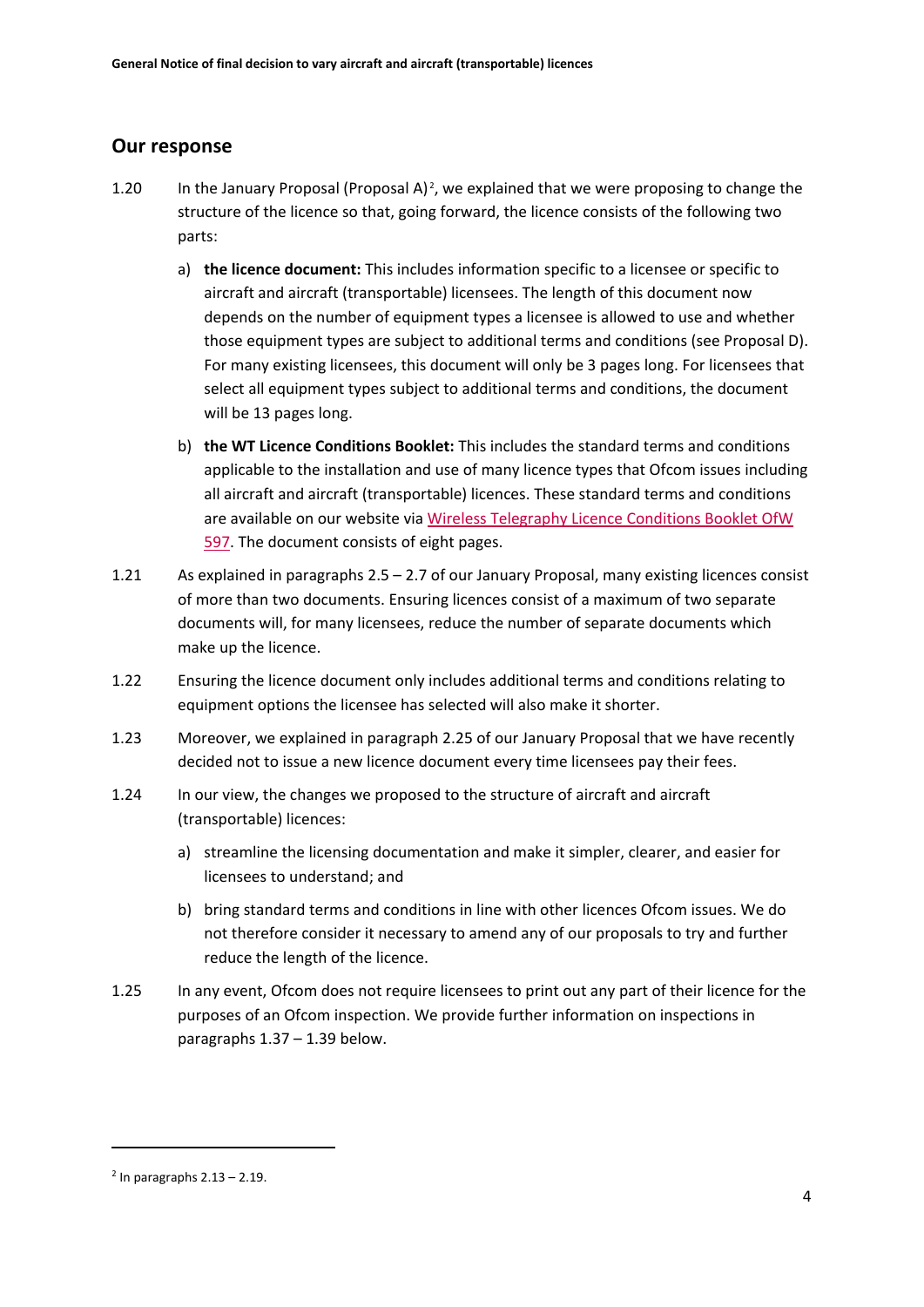# **Final decision**

- 1.26 We have concluded that no argument or evidence has been presented that might result in us deciding not to vary aircraft and aircraft (transportable) licences in accordance with our January Proposal.
- 1.27 We have therefore decided to vary all aircraft and aircraft (transportable) licences and make all the changes set out in our January Proposal.

## **Variation of licences**

- 1.28 In accordance with our final decision, this General Notice varies all aircraft and aircraft (transportable) licences. As explained in our January Proposal, licences now consist of the following two parts:
	- a) **the licence document:** This includes information specific to a licensee or specific to aircraft and aircraft (transportable) licensees including:
		- i) licence details and validity: This section includes information such as the licensee's contact details, licence number and the date the licence was issued.
		- ii) Radio equipment: This section identifies the radio equipment authorised under the licence.
		- iii) Use of radio equipment: This section sets out standard terms and conditions relating to the use of the licensed equipment which do not apply to other licence types that Ofcom issues.
		- iv) For aircraft licensees (but not aircraft (transportable) licensees), the terms and conditions relating to specific equipment types the licensee is allowed to use.
	- b) **WT Licence Conditions Booklet OfW597:** This includes the following standard terms and conditions applicable to the installation and use of many licence types that Ofcom issues, including all aircraft and aircraft (transportable) licences:
		- i) Condition 1: Licence Term, Variation and Revocation
		- ii) Condition 2: Changes
		- iii) Condition 3: Licence Fee
		- iv) Condition 4: Radio Equipment Use
		- v) Condition 5: Access and Inspection
		- vi) Condition 6: Modification, Restriction and Closedown
		- vii) Condition 7: Electromagnetic Fields (EMF) Compliance

viii)Condition 8: Interpretation

- 1.29 These two documents together now form the licence.
- 1.30 We have published on our website: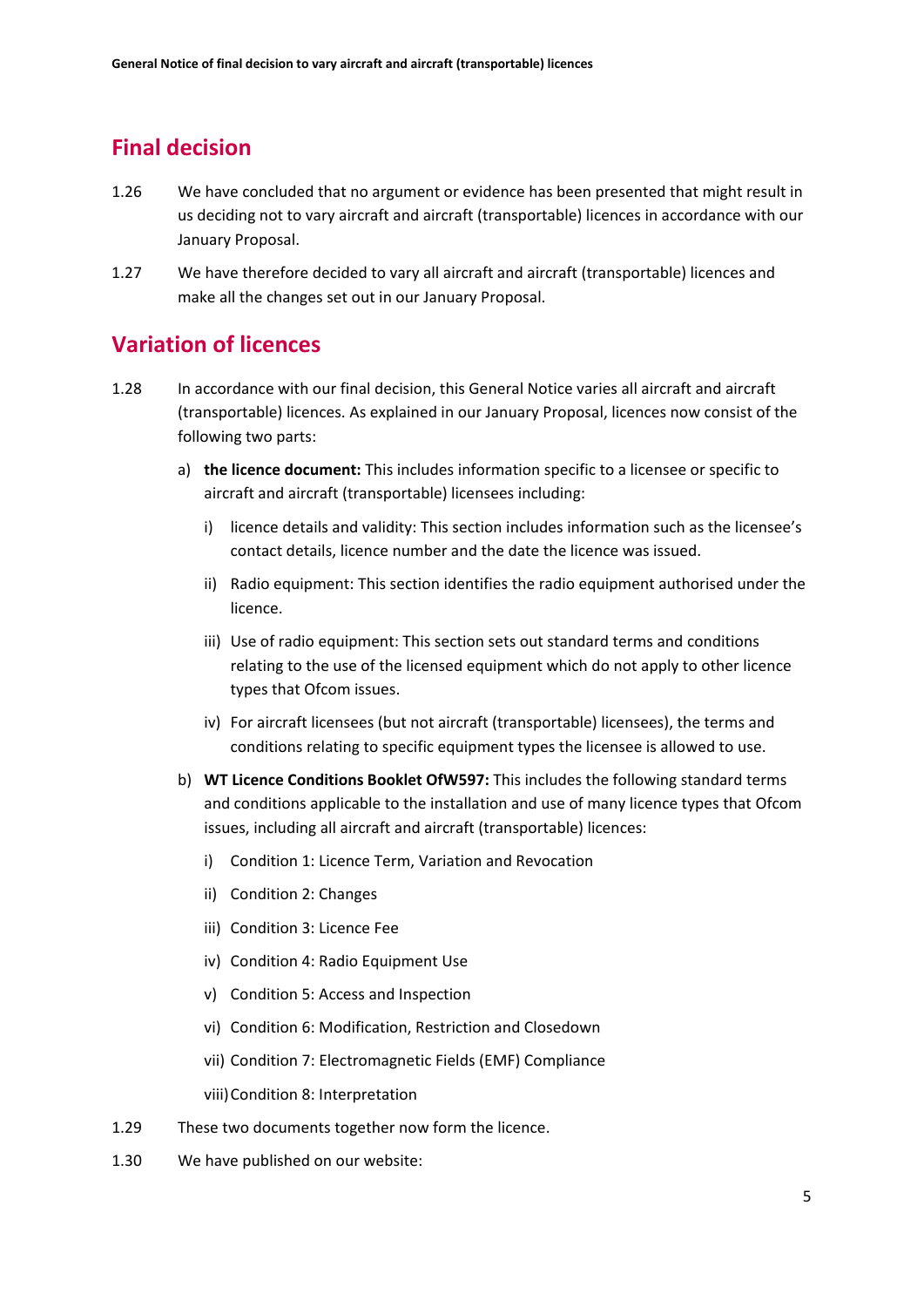- a) an updated version of the [aircraft licence document;](https://www.ofcom.org.uk/__data/assets/pdf_file/0023/230648/sample-licence-aircraft.pdf)
- b) an updated version of the [aircraft \(transportable\) licence document;](https://www.ofcom.org.uk/__data/assets/pdf_file/0024/230649/sample-licence-aircraft-transportable.pdf) and
- c) an updated version of the [Wireless Telegraphy Licence Conditions Booklet OfW 597,](https://www.ofcom.org.uk/__data/assets/pdf_file/0016/214117/emf-glc-licence-conditions-booklet.pdf) which confirms that it also contains standard terms and conditions applicable to aircraft and aircraft (transportable) licences.
- 1.31 We have also removed the separate document containing terms and conditions relating to specific equipment types from our website.

## **Compliance with the new licence**

1.32 The changes we have made are administrative. We do not therefore expect the new terms and conditions to require licensees to take any additional steps to ensure they comply. If licensees are already complying with all the current terms and conditions of their licence, then they will also comply with all the new terms and conditions of their varied licence.

## **Next steps**

- 1.33 We will shortly be writing to affected licensees to provide them with their new licence document and provide a link in the covering letter to the WT Licence Conditions Booklet.
- 1.34 We will contact licensees by email or post depending on what communication method they have told us they prefer.
- 1.35 Licensees can access the WT Licence Conditions Booklet from our website and can print or download it. If a licensee requires the Booklet in an alternative format (e.g., PDF, large print, easy read, audio recording or braille), they can send an email to spectrum.licensing@ofcom.org.uk, letting us know what information is required and in what format. We will consider the request and respond within 21 days.
- 1.36 We have also sent an email update to licensees that have signed up to our spectrum email updates to inform them of our final decision.

## **Inspections**

- 1.37 Condition 5 of the WT Licence Conditions Booklet explains that licensees are required to permit Ofcom to inspect a licence.
- 1.38 We do not require licensees to print a hard copy of any part of their licence for the purposes of an Ofcom inspection and can also inspect an electronic version. Licensees should, however, ensure that their licence is readily available and accessible for an inspection.
- 1.39 We note that inspectors other than Ofcom, within and outside the UK (such as inspectors for national aviation and other regulatory authorities), may ask to inspect an aircraft or aircraft (transportable) licence. Whilst those inspectors may take a similar approach to Ofcom and be happy to inspect an electronic version of the licence, Ofcom is not